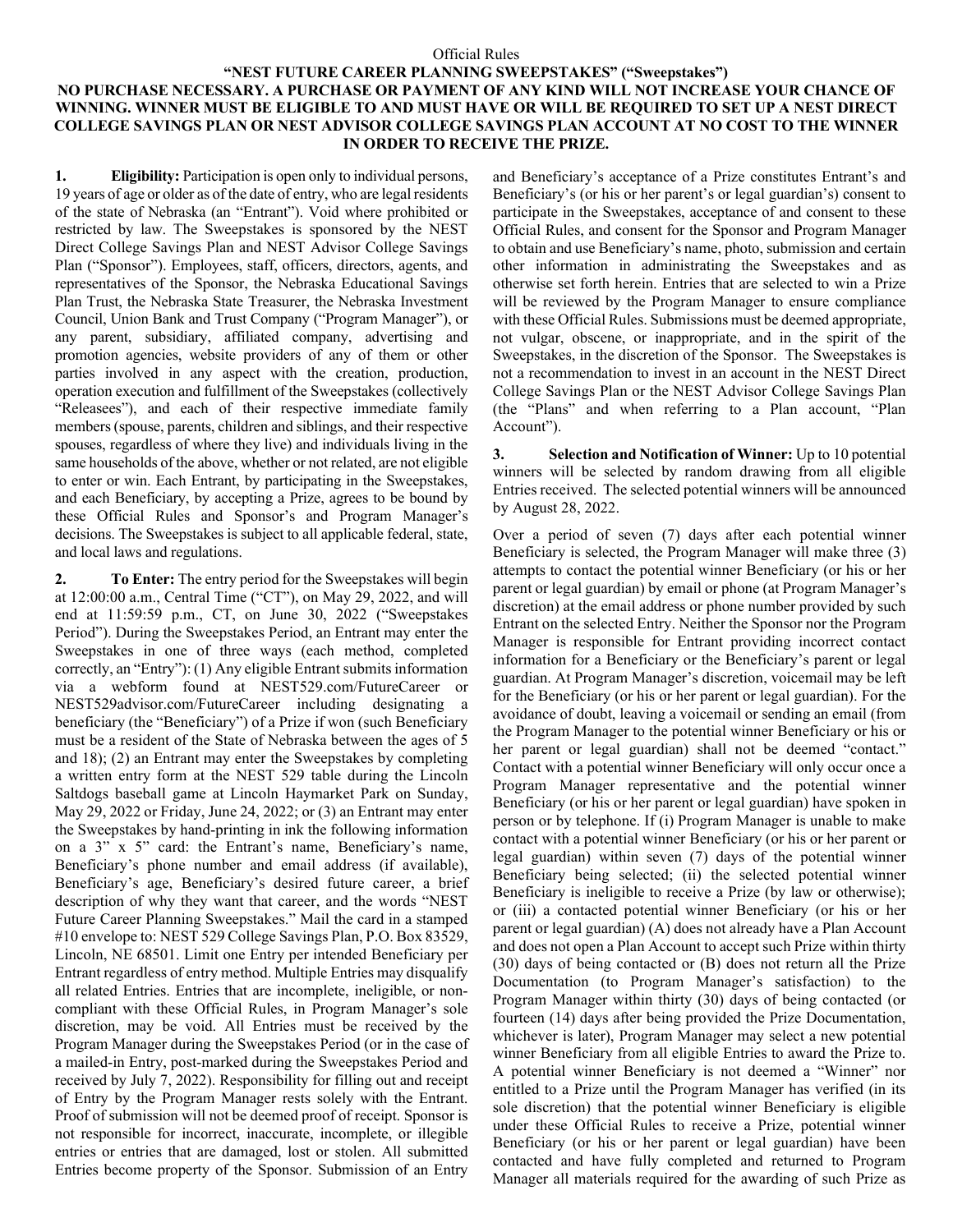set forth herein (including any Prize Documentation), and Program Manager has notified such potential winner Beneficiary (or his or her parent or legal guardian) that all materials have been received and such verification is complete (a "Winner"). Sponsor's decisions are final in all matters relating to the Sweepstakes including but not limited to selection of potential winners, any drawings, eligibility and awarding of a Prize.

**4. Odds:** The odds of winning depend upon the total number of eligible Entries received.

**5. Prizes:** The Winners each will receive a \$529.00 deposit into their Beneficiary's Plan Account, the opportunity for the Beneficiary to participate in an hour-long job shadow with a Nebraska employer as selected in the sole discretion by the Sponsor based on desired future career plan included in the Entry, and four complimentary tickets to the August 28, 2022, Saltdogs Game (collectively the "Prize"). Nebraska employers have not yet been selected by the Sponsor, and the Sponsor does not guarantee any particular Nebraska employer or that the selected Nebraska employers will allow participation. Arrangement of the job shadow date and time will be the responsibility of the Winner and the selected Nebraska employer. The Sponsor makes no guarantees that a Winner will be able to satisfactorily arrange a job shadow or job shadow date and time. There will be a maximum of ten (10) Prizes awarded. In the event that production, technical, seeding, programming or any other reasons cause more than 10 potential winners to be selected, the Sponsor, in its sole discretion, reserves the right to only award 10 Prizes to the potential winners selected in its discretion using all eligible entries received as of the termination date. The total value for all Prizes to be awarded is approximately \$5,770.00. No interest will be paid for the time between the date Winners are selected and the Winners' receipt of the Prize. The Prize is non-transferable, are subject to the rules and regulations applicable to Plan Accounts and cannot be exchanged or substituted for other Prizes. The Prize may be considered income to the Beneficiary or his or her parent or legal guardian, and any taxes resulting from the receipt of the Prizes are the responsibility of such party. Please consult your tax advisor regarding the tax consequences of accepting the Prize. The Winners are responsible for any ancillary costs associated with accepting the Prize, including any postage or delivery fees associated with the delivery of Prize Documentation or any other costs and expenses not expressly stated herein as being provided in conjunction in with the delivery of the Prize. The Winners must comply with the Official Rules and provide all documentation and Prize Documentation prior to receiving the Prize. Failure to comply with the Official Rules or provide any information or documentation set forth herein may lead to the forfeit of the Prize.

**6. Prize Restrictions.** In order for a Beneficiary to be eligible to receive the Deposit into the Account Prize, the Beneficiary or the Beneficiary's parent or legal guardian must (i) already have a Plan Account for the benefit of the potential winner; or (ii) within 30 days of being notified they have been selected as potential winner (or within 14 days after being provided the Prize Documentation, whichever is later), open a new Plan Account for the benefit of the potential winner by signing and returning a NEST Direct College Savings Plan Enrollment Form to the Program Manager; working with a financial advisor, signing and returning a NEST Advisor College Savings Plan Enrollment Form to the Program Manager; or completing an online Enrollment Form available on NEST529.com, (the "Enrollment Form"). The Beneficiary's parent or legal guardian, as applicable, will be the owner of the Plan Account ("Account Owner"). The Program Manager will disburse the Prize only when the Account Owner provides the Program Manager with Plan Account information, and such information has been verified by the Program Manager. The Account Owner will be bound by all rules and obligations relating to ownership of the Plan Account. The Account Owner will have ownership rights, title, interest, and control over the Plan Account established for the Winner. Access to the account shall be limited to the Account Owner who will administer the Plan Account for the benefit of the Winner. All Plan Accounts held in the Plan for the Winner, including any account established under the Sweepstakes, will be aggregated for purposes of the Trust's maximum contribution limit. All questions regarding the Plan and the Winners' Plan Account should be directed to the Program Manager at the address listed below. Entrants and Beneficiaries (or his or her parent or legal guardian) may be required to sign a Release as set forth in paragraph 8 below, and, at Sponsor's discretion, a form acknowledging eligibility and conformance with the Sweepstake's Official Rules and eligibility to receive the Prize ("Eligibility Form") all within 30 days of being contacted and notified a Beneficiary is a potential winner (or 14 days after being provided the Prize Documentation, whichever is later). Allow up to four weeks following the date the Program Manager has confirmed a potential winner is a Winner for delivery of the Prize. Saltdogs tickets are subject to availability. Sponsors are not responsible for transportation to and from Haymarket Park, delays or cancellations due to weather or other events. The game for which the Saltdogs tickets are provided may be moved or cancelled at any time. If such game is moved or cancelled, Winners may not receive a substitute ticket or other prize.

**7. Release:** Each Entrant and Beneficiary, or the Beneficiary's parent or legal guardian on his or her behalf, and each Entrant's and Beneficiary's heirs and assigns, agrees, except where prohibited by law, to release and discharge, hold harmless and indemnify Releasees and all others associated with the development and execution of this Sweepstakes, from any and all tax liability that may be imposed or associated with receipt or use of the Prize, and from and against any and all claims, actions, proceedings, and liability for any damages, expenses, fees, injury, or losses sustained in connection with the Sweepstakes or acceptance, possession, use, misuse or nonuse of the Prize.

**8. Publicity:** Except where prohibited by law, by entering the Sweepstakes, Entrants and, by accepting the Prize, Beneficiary, or his or her parent or legal guardian on their behalf, grant to Sponsor and its respective designees the right to use and publicize the Entrant's and Beneficiary's names, photograph, image, likeness, voice, statements, submission and certain biographical information in all manner and media, worldwide and in perpetuity, for advertising, trade and promotion purposes, worldwide and in perpetuity, in any and all forms of media, now known or hereafter devised (including, without limitation, the Internet), without credit or compensation, and without opportunity for review. Parent or legal guardians may be required to sign a release confirming Sponsor's use of such information and materials as set forth herein (the "Release" and together with the Eligibility Form and Enrollment Form (if applicable), the "Prize Documentation").

**9. Limitations of Liability:** By entering the Sweepstakes, Entrants, and, by accepting the Prize, the Beneficiary and his or her parent or legal guardian, hereby agree that Releasees are not responsible for technical, computer, mechanical, printing, typographical, human or other errors relating to, or in connection with the Sweepstakes, including, without limitation, errors which may occur in connection with the administration of the Sweepstakes, the processing of entries, the announcement of the Prize or in any Sweepstakes-related materials; or for stolen, lost, late, misdirected, damaged, incomplete, inaccurate, undelivered, delayed or illegible entries or postage due entries or mail; or for electronic, computer, or